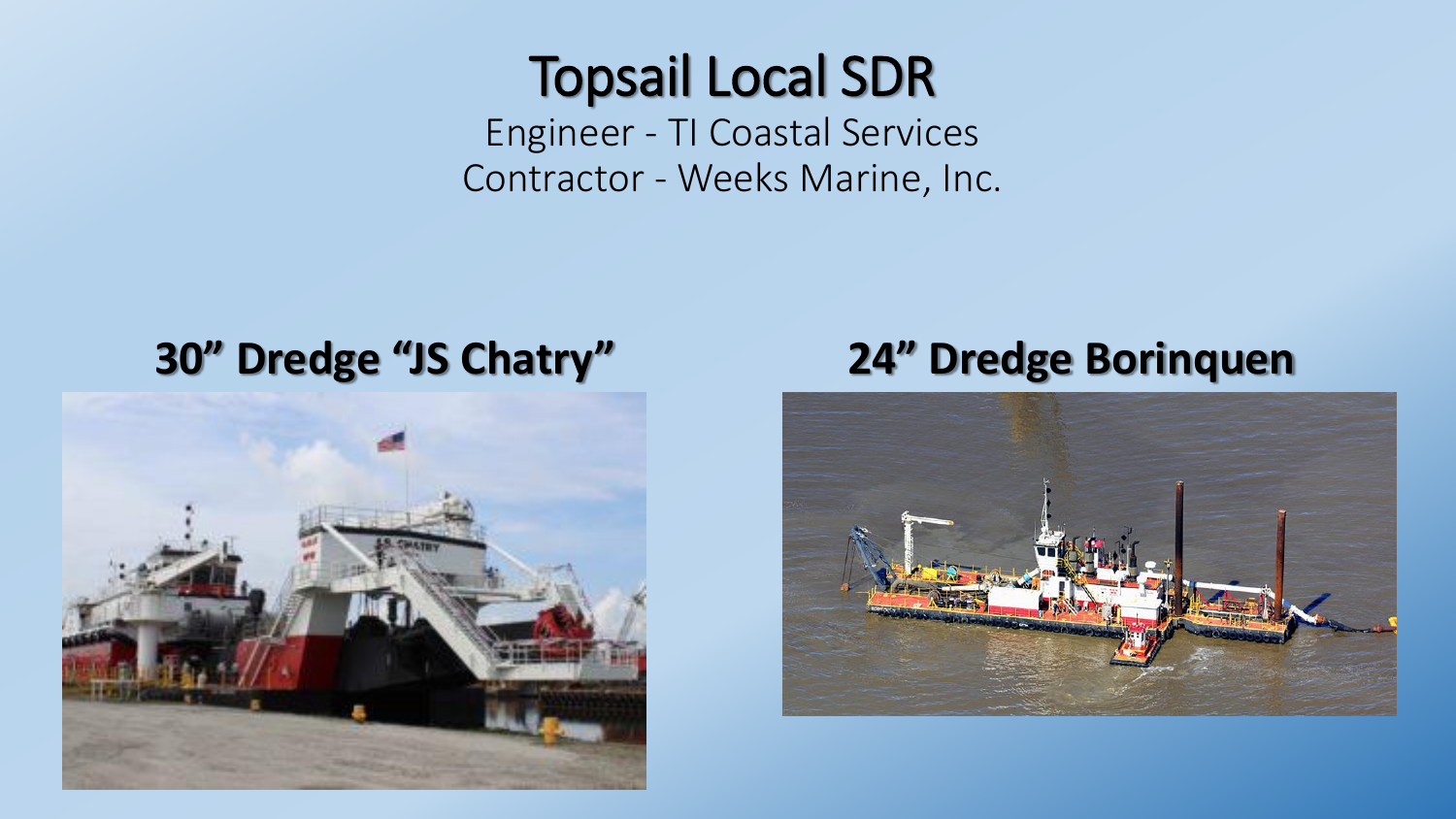# Weeks Marine, Inc.

- Founded in 1919
- Began Dredging Operations in 1950
- Is the Largest Marine Construction Company in the US
- Is the Second Largest Dredging Company in the US
- "JS Chatry" is the Newest Dredge in US Fleet and is the 2<sup>nd</sup> Largest.
- Routinely Complete Major Nourishment Projects in NC (Carolina Beach, Kure Beach, Wrightsville Beach)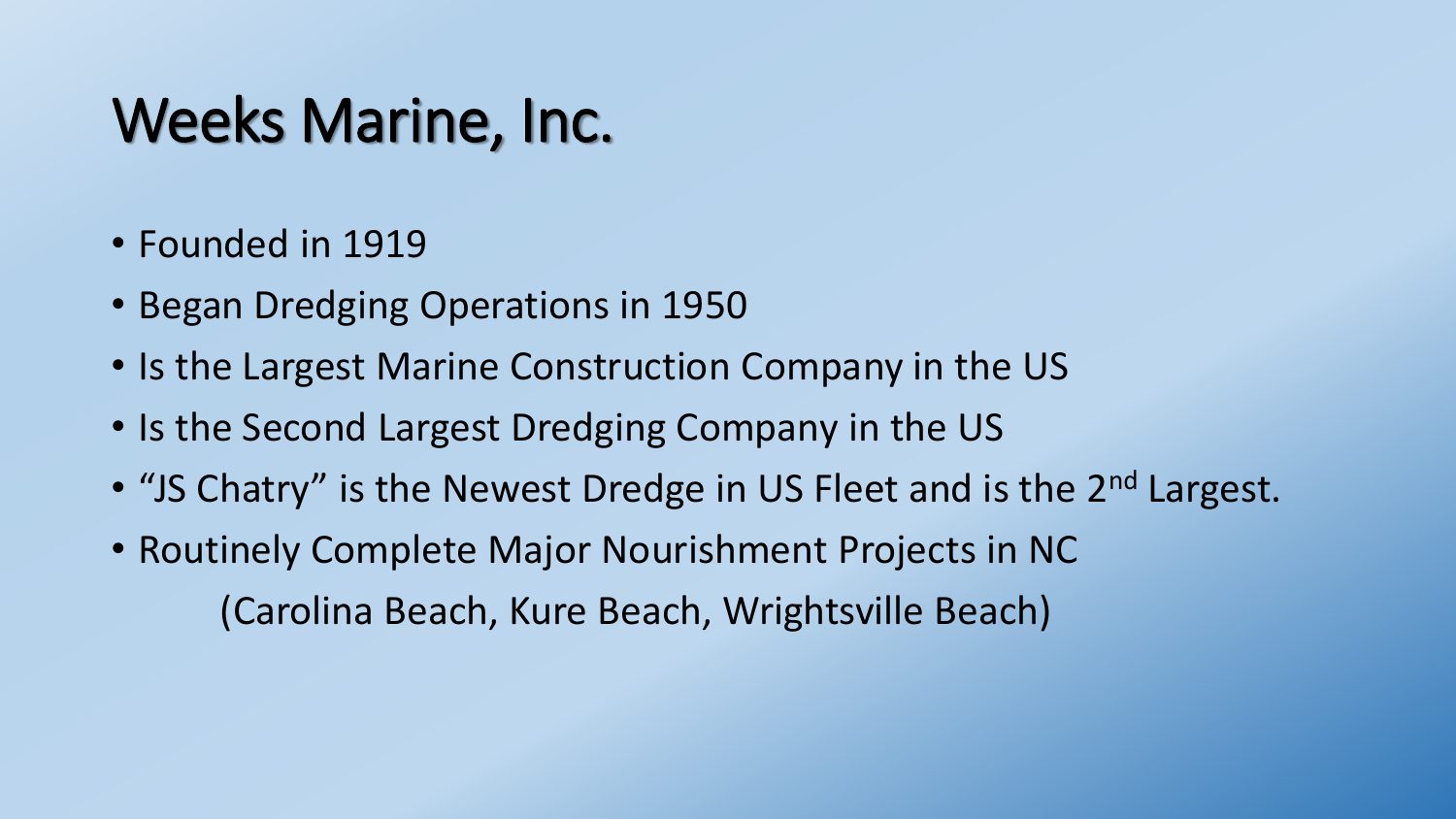### **Dredge Plan**

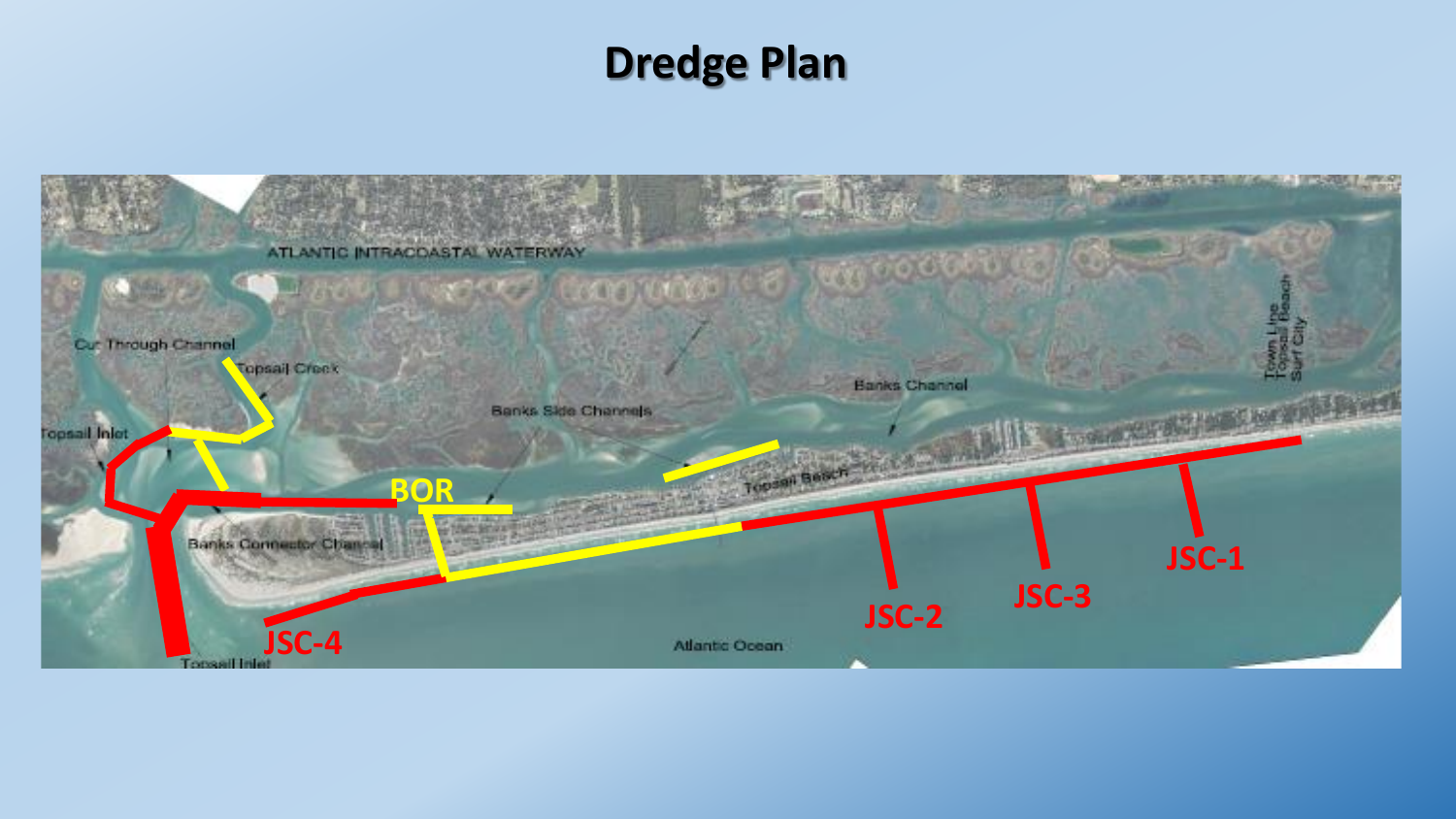| <b>Topsall Beach</b> |                                               |                                              |    | <b>Full Schedule - TB</b> |               | 11-Nov-19 11:10                                             |
|----------------------|-----------------------------------------------|----------------------------------------------|----|---------------------------|---------------|-------------------------------------------------------------|
| <b>Activity ID</b>   |                                               | <b>Activity Name</b>                         |    | <b>OD</b> Start           | <b>Finish</b> | 2019<br>2020<br>Sep Oct  N  Dec Jan Feb Mar Apr May Jun Jul |
|                      | <b>Topsail Beach</b>                          |                                              |    | 182d 07-Oct-19            | 06-Apr-20     |                                                             |
|                      | <b>Administration</b>                         |                                              |    | 7d 07-Oct-19              | 14-Oct-19     |                                                             |
|                      | A1000                                         | <b>Contract Award</b>                        |    | 0d 07-Od-19*              |               | Contract Award, 07-Oct-19*                                  |
|                      | A0003                                         | Payment & Performance Bonds                  |    | 0d 14-Od-19               |               | Payment & Performance Bonds, 14-Oct-19                      |
|                      | <b>Mobilization</b>                           |                                              |    | 36d 15-Dec-19             | 20-Jan-20     | Mob PL & Equipment<br>i pop                                 |
|                      |                                               | A0001a Mob PL & Equipment                    |    | 36d 15-Dec-19             | 20-Jan-20     |                                                             |
|                      | <b>Dredging</b>                               |                                              |    | 60d 20-Jan-20             | 20-Mar-20     |                                                             |
|                      | A0002a                                        | Beach Nourishment (JS Chatry)                |    | 60d 20-Jan-20             | 20-Mar-20     | <b>Beach Nourishme</b>                                      |
|                      | A0002b                                        | Beach Nourishment (Boringuen)                |    | 35d 11-Feb-20             | 17-Mar-20     | <b>Beach Nourishme</b>                                      |
|                      | <b>Demobilization</b>                         |                                              |    | 17d 20-Mar-20             | 06-Apr-20     |                                                             |
|                      | A0001b                                        | Demob PL & Equipment                         |    | 17d 20-Mar-20             | 06-Apr-20     | Demob <sub>PL&amp;E</sub><br>╺                              |
|                      | A2000                                         | <b>End Project</b>                           | 0d |                           | 06-Apr-20     | <b>**</b> End Project,                                      |
|                      |                                               |                                              |    |                           |               |                                                             |
|                      | <b>Actual Work</b><br><b>Remaining Work ♦</b> | <b>Critical Remaining Work</b><br>+ Miestone |    | Page 1 of 1               |               | <b>TASK filter: All Activities</b><br>C Oracle Corporation  |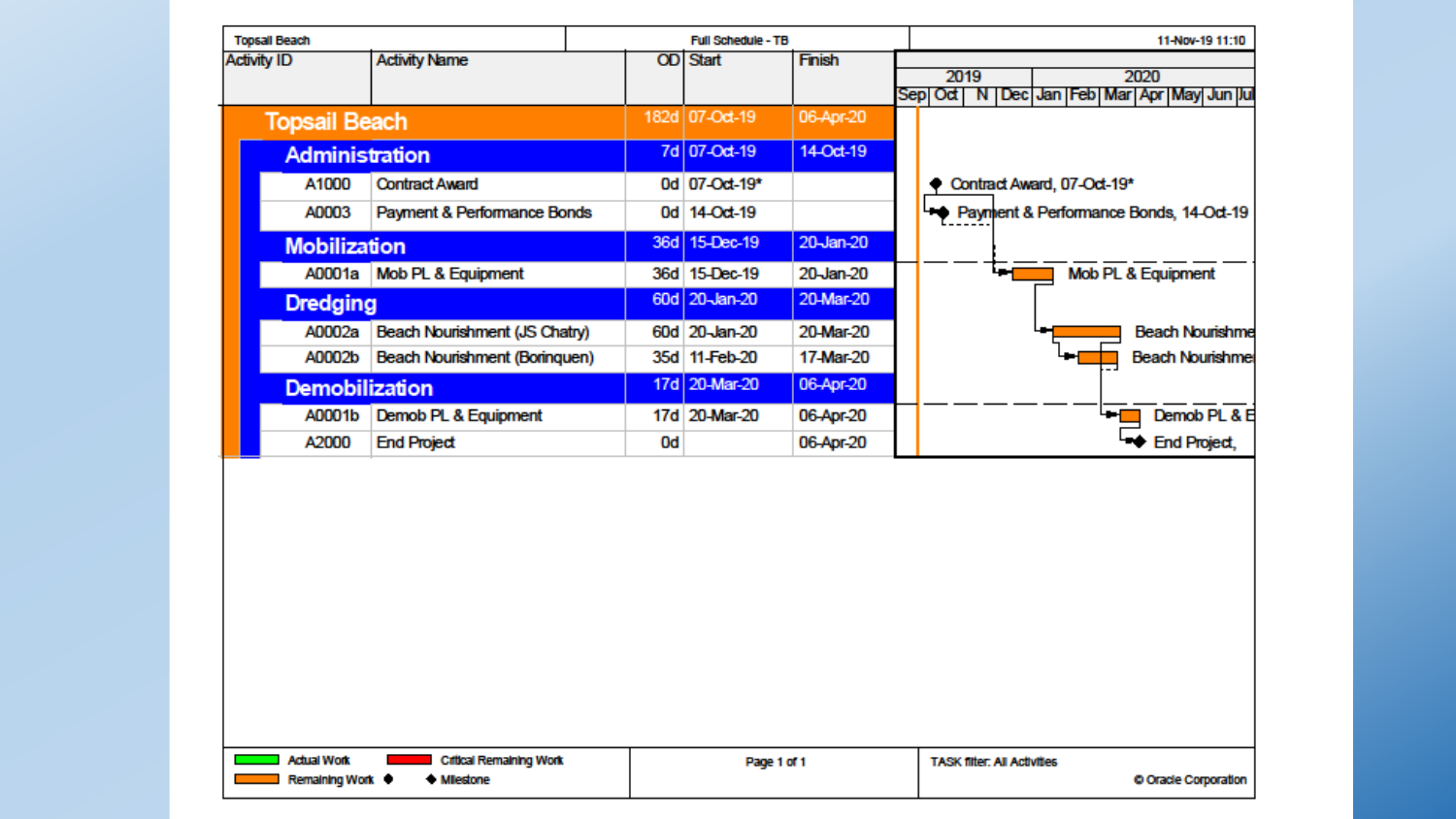## Most Recent Schedule

- Will Begin Drum Street Crossing Work the Week After Thanksgiving
- Will Begin Laying Submerged Line for "JS Chatry" on December 20
- "JS Chatry" to Begin Filling North End January 20
- "Borinquin" to Begin Filling Drum St to Jolly Roger February 15.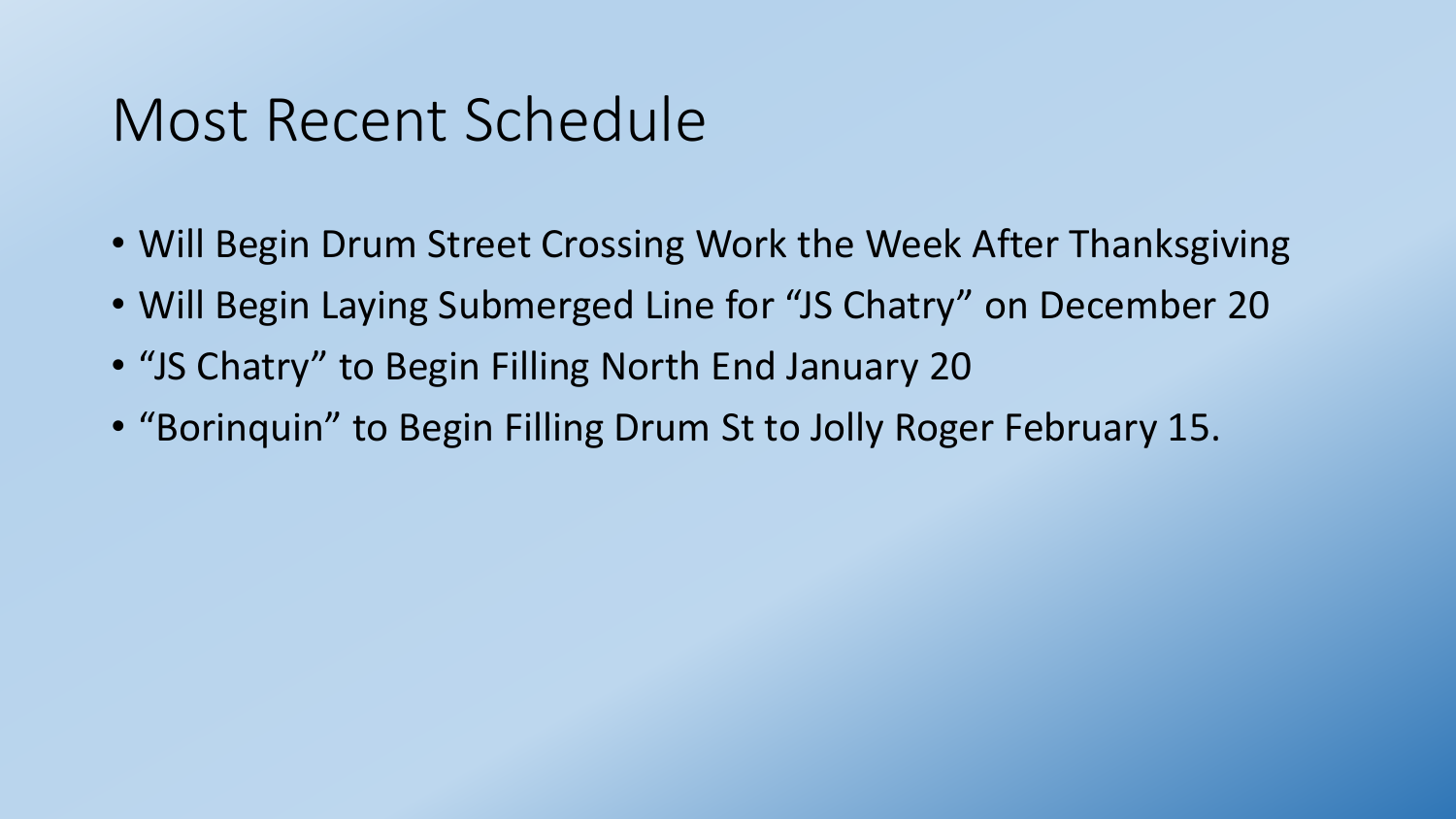## **Typical Beach Design 1300-1500 Ocean Blvd**

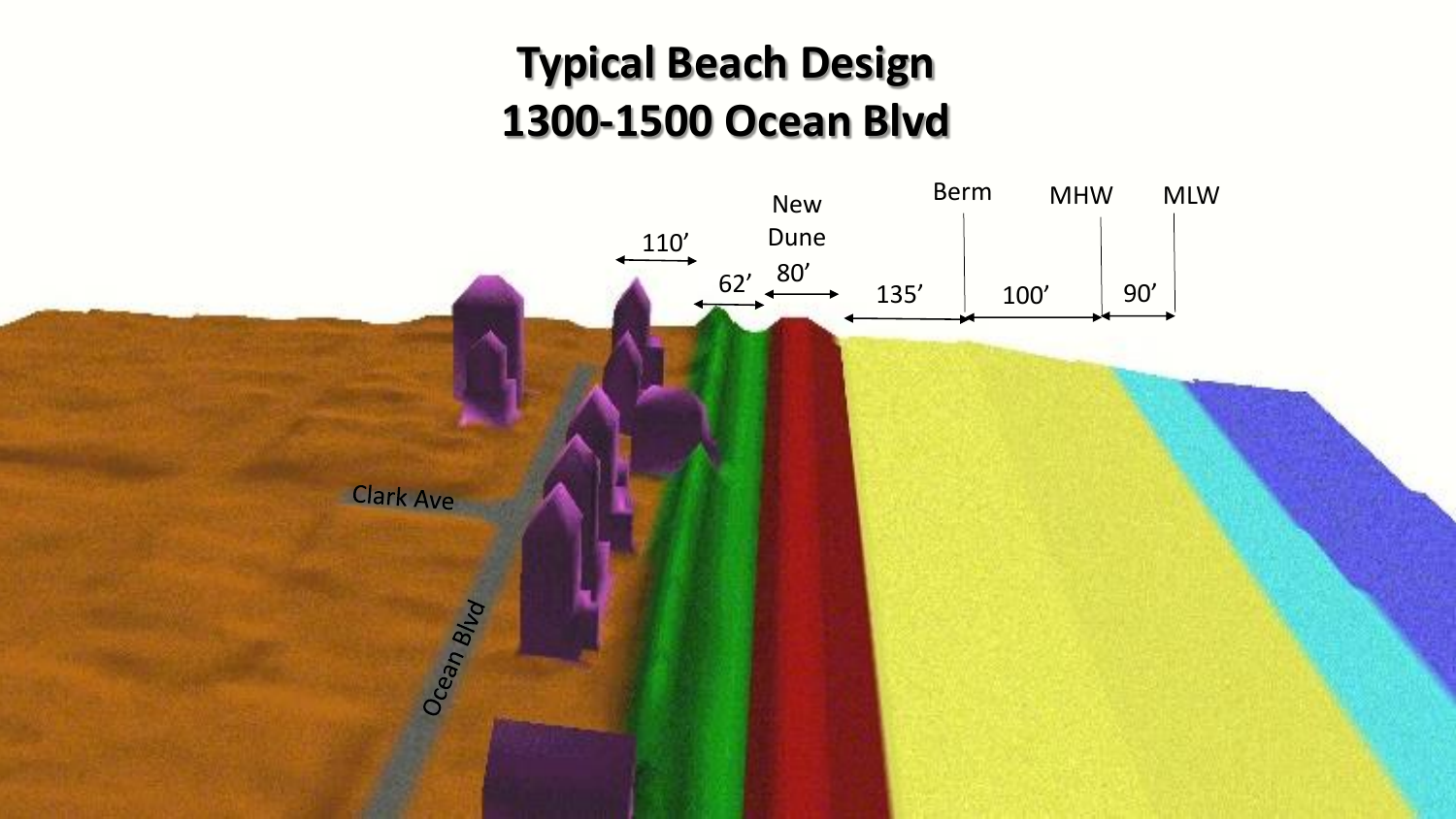## Typical Section 1300 Block Ocean Blvd

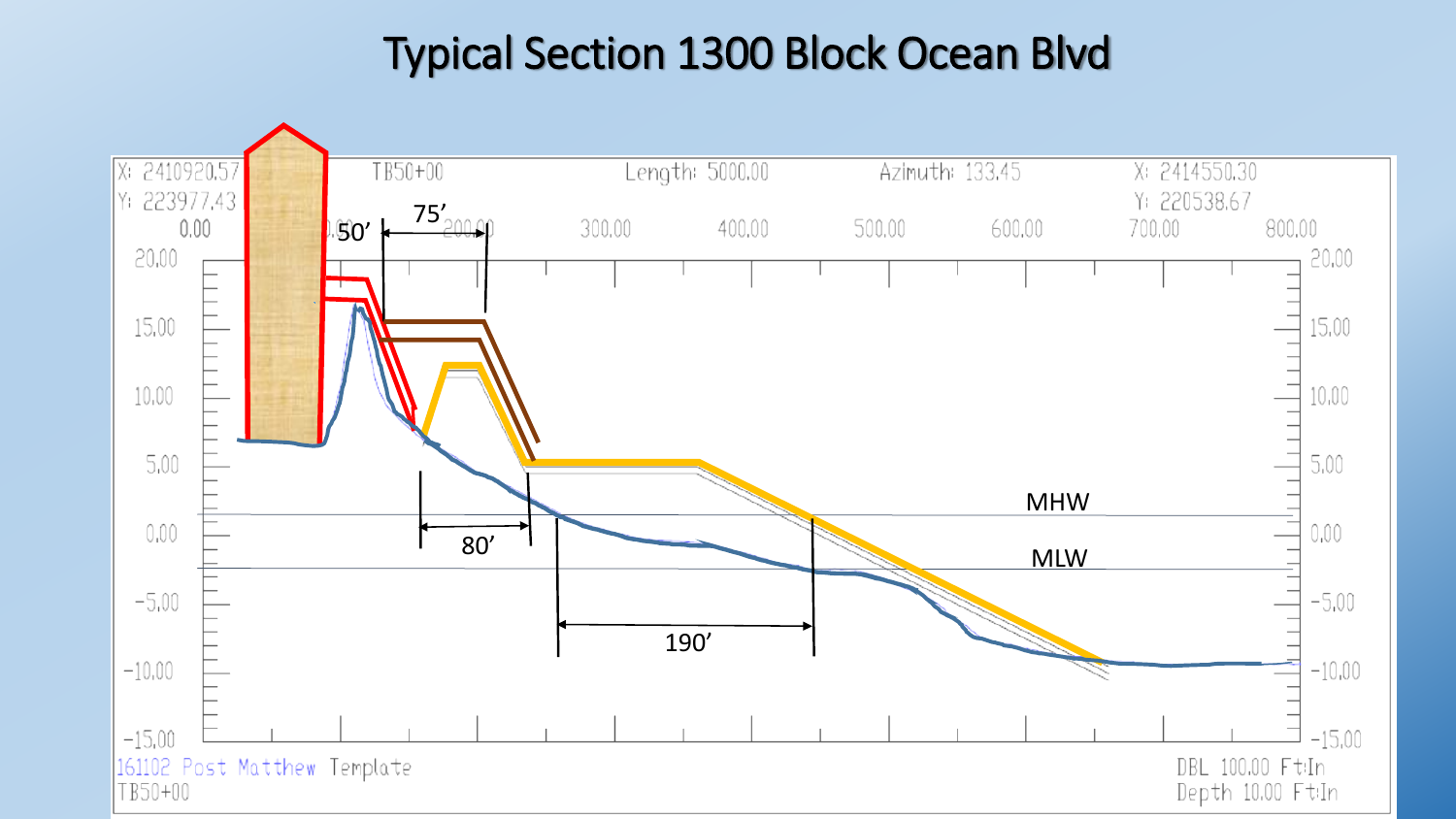**To ensure that the dune system is not damaged when a walkway is built, you must follow the following guidelines in addition to the general use standards for the ocean hazard AEC {15A NCAC 7H .0308}:** 

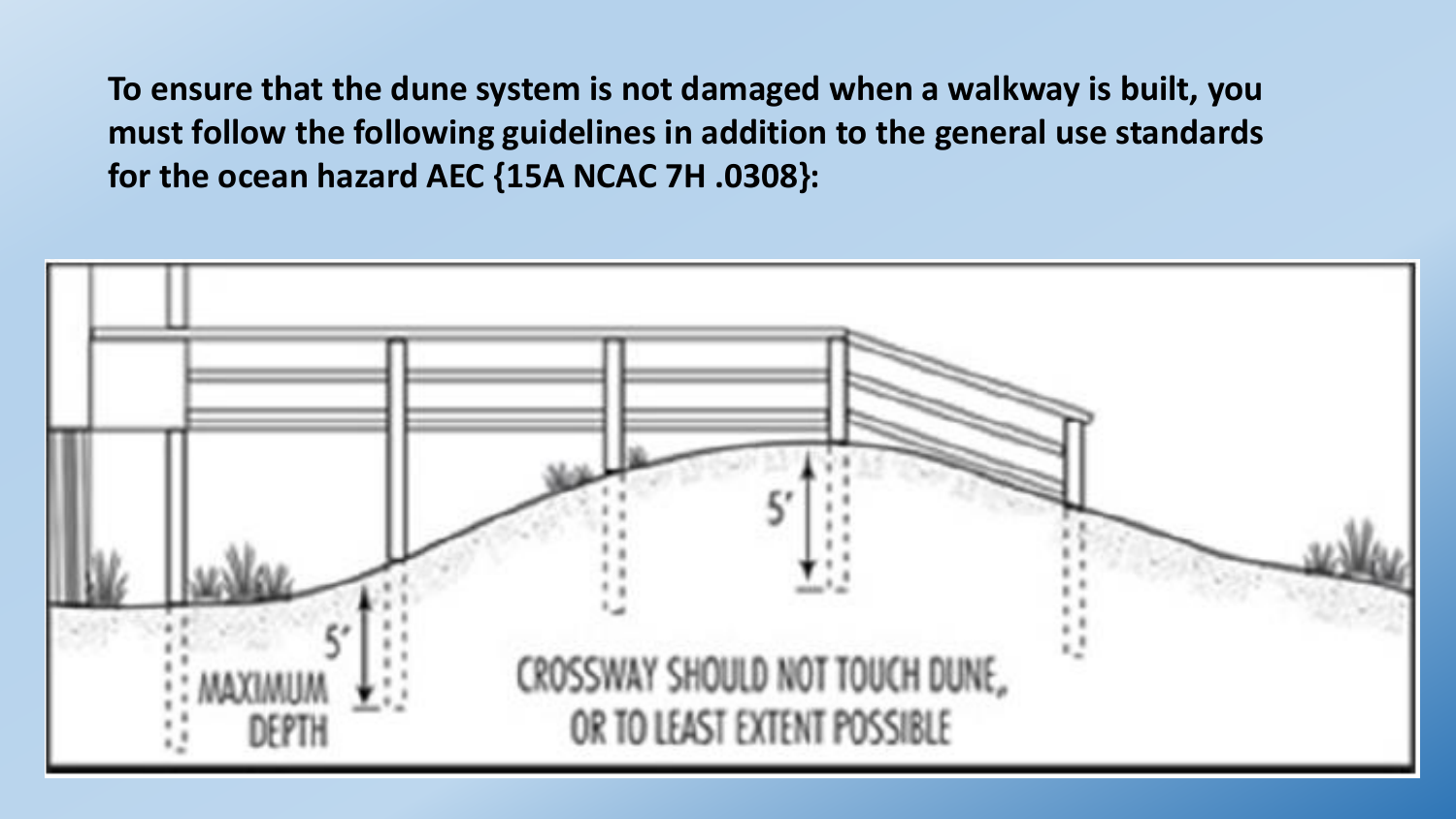**Walkways must be for pedestrian use only.**

**Walkways must be no wider than 6 feet.**

**Walkways should be elevated to allow dunes to adjust naturally to wind and wave forces, maintaining the stability of the protective dune system.** 

**Walkways must be on posts or pilings embedded to a depth of 5 feet or less, so that when possible, only the posts – not the walkway itself – touch the frontal dune.** 

**Walkways may touch the dune only to the extent necessary.**

**Walkways won't be allowed if they weaken the dune's protection against flooding and erosion**

**Any vegetation disturbed in the construction of a walkway must be replanted as quickly as possible.**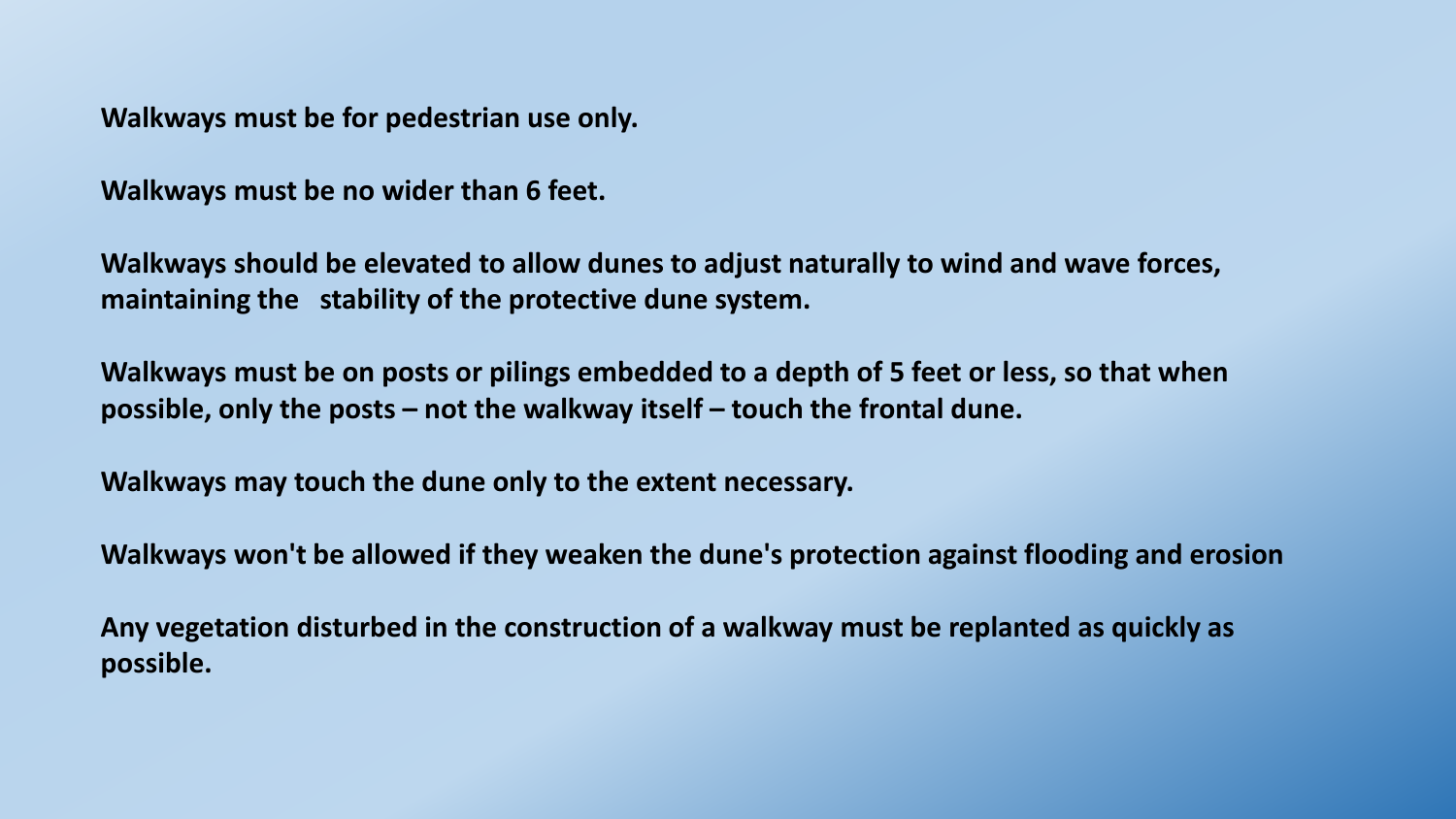# Dune Planting

#### *Intention is to plant the dunes this spring.*

Spacing will 18" between plants Will cover entire New Dune Will cover any Dune Restoration Approximately 750,000 plants